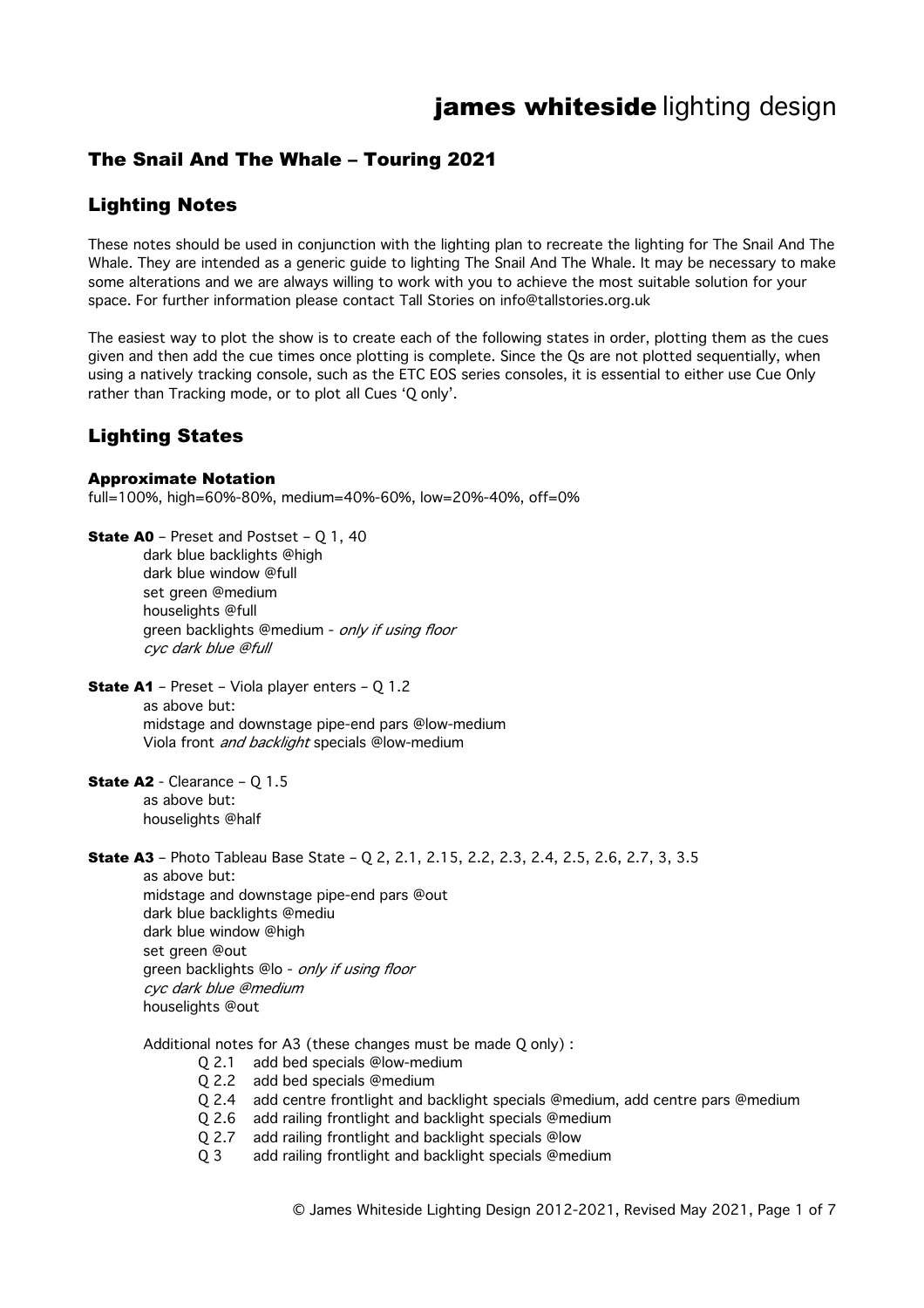State B1 – Bedroom Daytime Centre and Bed Focus – Q 4 warm window @full set green @full green backlight @low/medium – only if using floor set practical @medium Viola front and backlight specials @medium-high centre backlight @medium – only if using large plan bed special @ medium centre pars @medium or midstage pipe-end pars @medium - if using small plan cyc warm @medium State B2 – Bedroom Daytime General – Q 5, (7), 9, 11, 17, 18.5, 20, 23, 25, 29, 34, 34.4, 34.7, 39 as above but: centre backlight @out - only if using large plan centre pars @out - only if using large plan green backlight @medium/high – only if using floor warm backlight @full set practical @high pipe-end pars @high front general @medium bed special @high cyc warm @high **State B3** – Bedroom Daytime General with houselights –  $Q(6)$ , 34.3 as above but: houselights @medium **State D1** - Penguins downstage focus - Q 19 cold window @full set green @full green backlight @high cold downstage backlight @full downstage and midstage pipe-end pars @medium downstage frontlight @medium-high cyc green @full cyc warm @medium-low State D2 – School downstage focus – Q 31 as above but: cold window @out warm window backlight @medium cold downstage backlight @out downstage warm backlight @full State D3 – School downstage focus with houselights – Q 32 as above but:

houselights @medium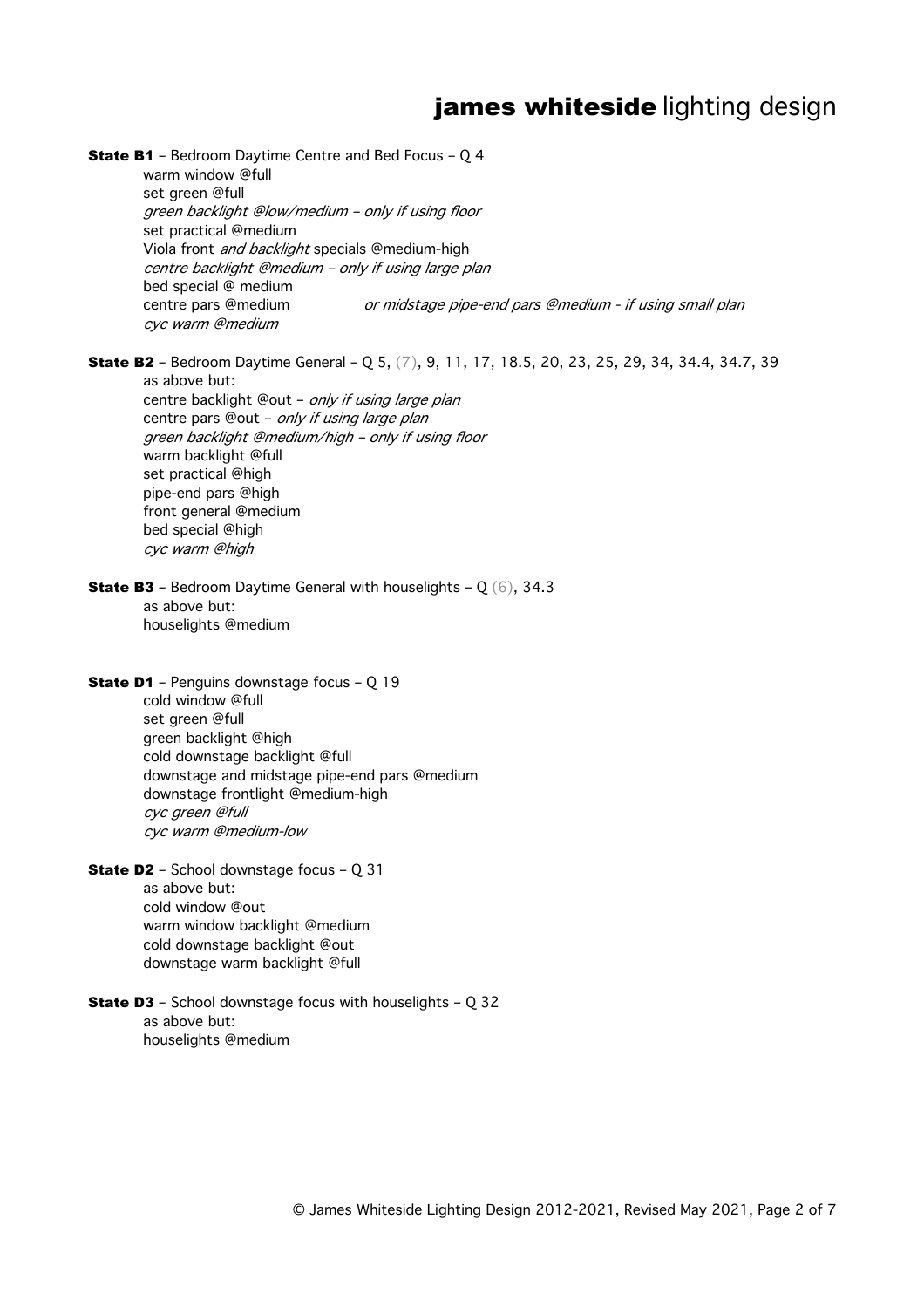**State E1** - Playing the Tape - Q 16, 21, 28, 34.5 cold window @medium green backlight @high set green @medium set practical @medium Viola, railing and centre frontlight specials @high Viola, railing and centre backlight specials @high – only if using large plan cyc green @low **State E2** - Dad leaves -  $Q$  28.5

Railing frontlight *and backlight* specials @out

State F1 – Bedroom Nighttime centre focus – Q 8 dark blue window @full dark blue backlight @full set green @medium set practical @medium Viola front and backlight specials @medium centre backlight @medium - only if using large plan centre pars @medium or midstage pipe-end pars @medium - if using small plan US pipe-end pars @medium cyc dark blue @full

**State F2** - Bedroom Nighttime upstage focus - Q 10 as above but: set green @out centre backlight @out - only if using large plan centre pars @out - only if using large plan midstage pipe-end pars @out US pipe-end pars @medium-low bed special @medium

**State G1** – Nighttime song, diagonal whale  $/ - Q$  18 dark blue window @full dark blue backlight @full green backlight @high set green @high crosslight @medium-high Viola front and backlight specials @medium Whale diagonal / (ch 30) @full centre pars @low-medium or midstage pipe-end pars @low-medium - if using small plan upstage pipe-end pars @low-medium cyc dark blue @full

**State G2** – Final song, diagonal whale  $\(-Q)$  35 as above but: Whale diagonal / (ch 30) @out Whale diagonal \ (ch 29) @full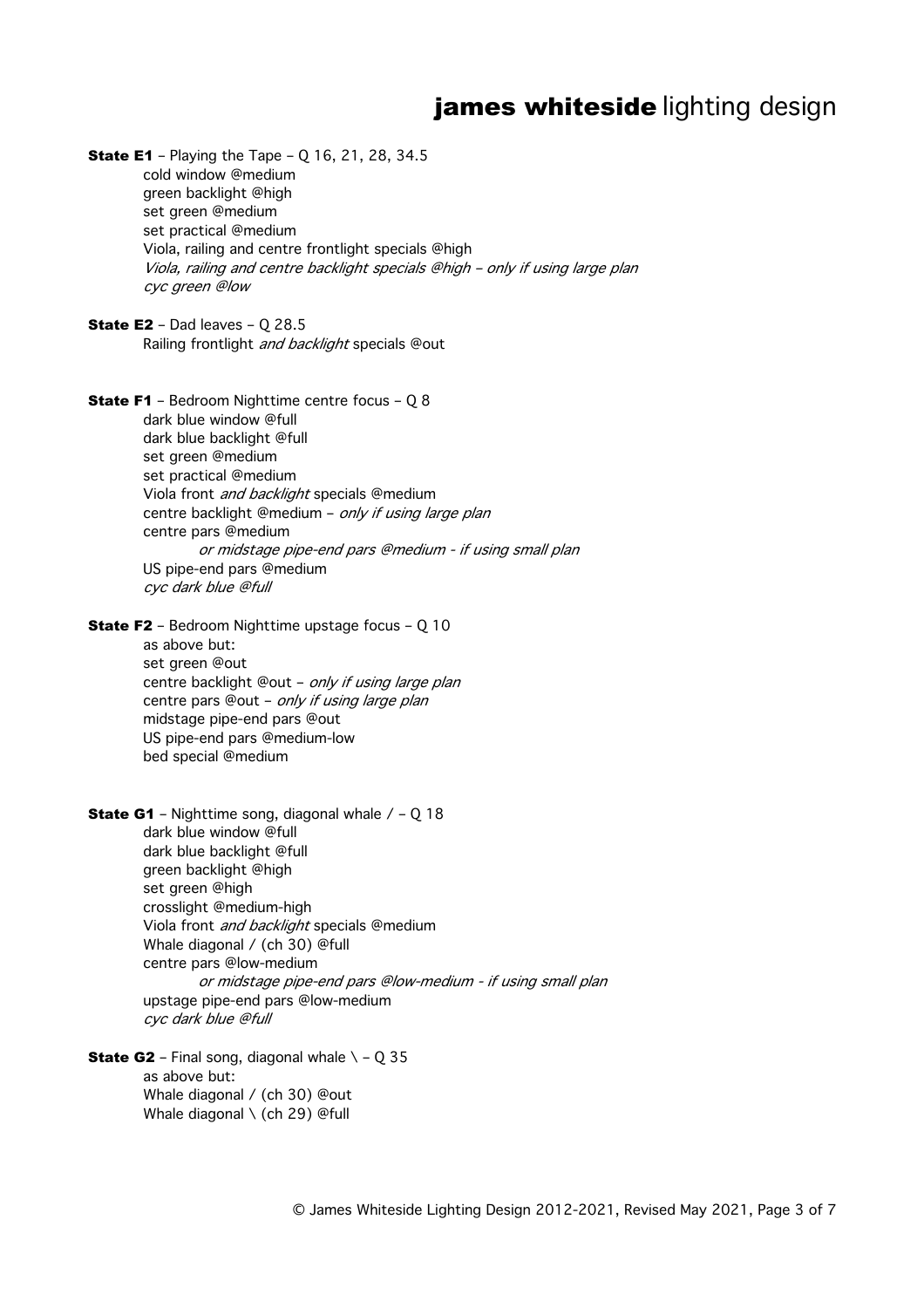State H – Storm – Q 22, 26 dark blue window @full dark blue backlight @full set green @high crosslight @medium Viola front and backlight specials @low cyc dark blue @full

State J – Shark – Q 24 cold window @full green backlight @medium crosslight @high cyc green @full

**State K** – Beached Whale –  $Q$  30 warm window @full set green @full green backlight @high cold downstage backlight @high Viola front and backlight specials @medium Dad USR special @medium crosslight @high downstage and midstage pipe-end pars @low cyc warm @medium-low

**State L** – Slo-Mo –  $Q$  33 dark blue window @full dark blue backlight @full green backlight @high set green @medium Viola backlight @medium or Viola frontlight @low - if using small plan crosslight @medium cyc dark blue @full

Blackout - Q 38

#### Additional Plotting Notes

Once the basic states have been plotted as above make the following changes to each of theses cues. Note that these changes are all 'Cue Only', so they are not tracked.

Q9 – add Dad USR special @medium

Q16 and Q21 – add downstage crosslight and downstage pipe-end @low, to cover Viola player centre Q34.5 – add USR pipe-end par (chan 16) @low, to cover the girl on the chair which is SR of centre

#### Submaster Flash Buttons

Please plot a pair of submasters with flash buttons, one each for each channel of the cold downstage backlight. To be operated as manual lightening flashes with the thunderstorm.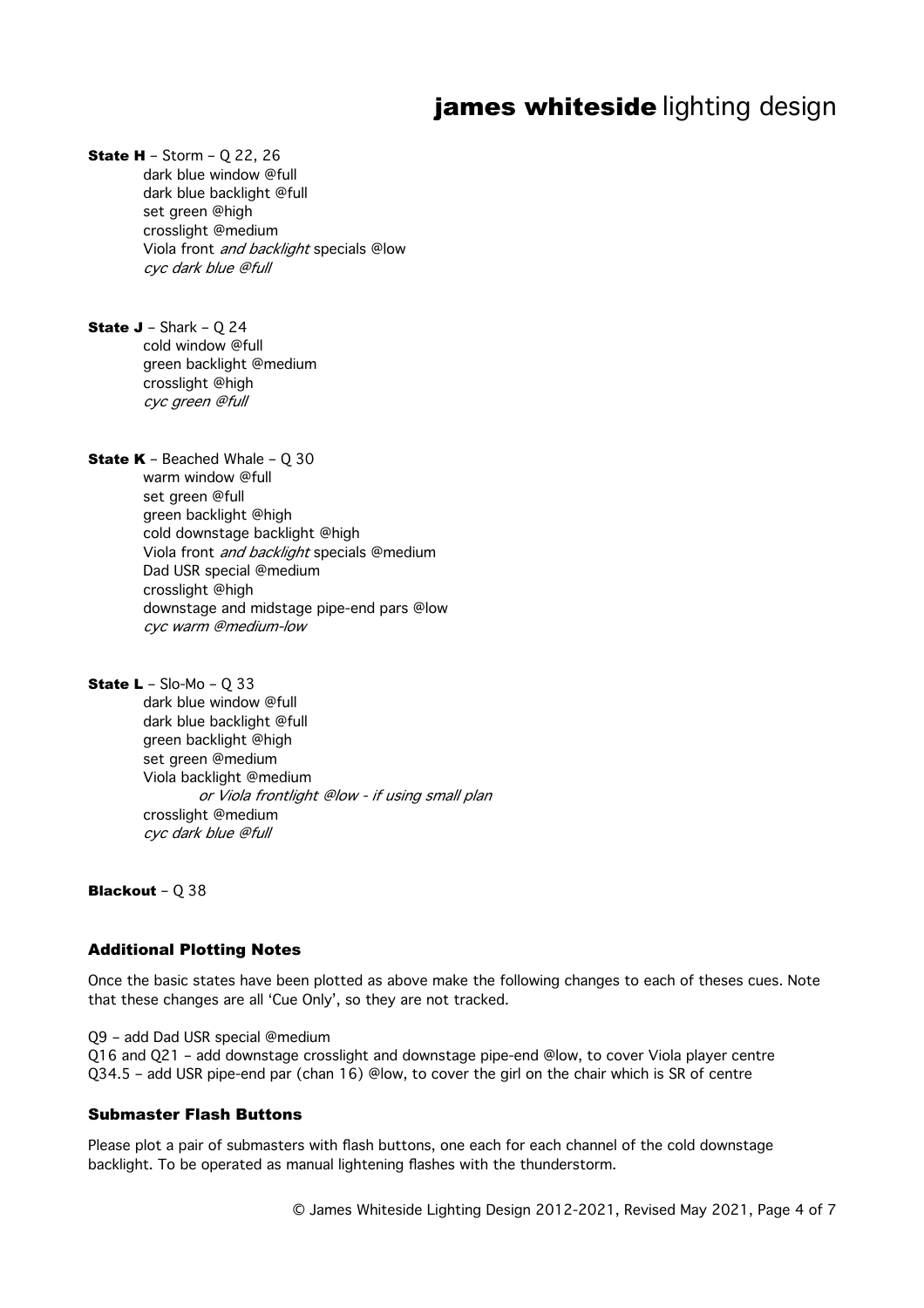## Lighting cues

| Q            | time           | with / for                            | state                             |
|--------------|----------------|---------------------------------------|-----------------------------------|
| $\mathbf{1}$ | 5              | preset and house lights               | A <sub>0</sub>                    |
| 1.2          | 10             | Viola player out                      | A <sub>1</sub>                    |
| 1.5          | 6              | at clearance, for houselights to half | A <sub>2</sub>                    |
| $\mathbf{2}$ | 6              | end of announcement, houselights out  | A <sub>3</sub>                    |
| 2.1          | $\mathbf{1}$   | Dad and Girl intros                   | A3 (with bed specials)            |
| 2.15         | $\mathbf{1}$   | restore                               | A <sub>3</sub>                    |
| 2.2          | $\mathbf{1}$   | $1st$ photo - at bed                  | A3 (with bed specials)            |
| 2.3          | 0              | end photo                             | A3                                |
| 2.4          | $\mathbf{1}$   | $2nd$ photo - at centre               | A3 (with centre specials)         |
| 2.5          | 0              | end photo                             | A3                                |
| 2.6          | 1              | $3rd$ photo - at centre and rail      | A3 (with centre and railing spcs) |
| 2.7          | 0              | end photo                             | A3 (with railing specials low)    |
| 3            | 2              | Dad and Voila player "A Good Story"   | A3 (with railing specials)        |
| 3.5          | $\overline{4}$ | Dad leaves railing                    | A <sub>3</sub>                    |
| 4            | 4/8            | girl enters                           | <b>B1</b>                         |
| 5            | 8              | father enters for daytime bedroom     | B <sub>2</sub>                    |
| 6            | 3              | into audience TEMPORARILY CUT         | B3                                |
| 7            | 6              | out of audience TEMPORARILY CUT       | B <sub>2</sub>                    |
| 8            | 8              | storytelling                          | F <sub>1</sub>                    |
| 9            | 2/3            | end of storytelling, restore          | B <sub>2</sub>                    |
| 10           | 12             | going to sleep                        | F <sub>2</sub>                    |
| 11           | $\overline{c}$ | seagulls, daytime bedroom             | B <sub>2</sub>                    |
| 16           | 8              | playing the tape                      | E1                                |
| 17           | 3/5            | setting the whale, daytime bedroom    | B <sub>2</sub>                    |
| 18           | 4/6            | nighttime, the song, whale diagonal   | G <sub>1</sub>                    |
| 18.5         | 3/5            | daytime bedroom                       | B <sub>2</sub>                    |
| 19           | $\overline{7}$ | Penguins                              | D1                                |
| 20           | 3              | the volcano, daytime bedroom          | B <sub>2</sub>                    |
| 21           | $\overline{7}$ | playing the tape                      | E1                                |
| 22           | 2/4            | Storm                                 | Η                                 |
| 23           | 1/2            | the den, daytime bedroom              | B <sub>2</sub>                    |
| 24           | 5              | the shark                             | J                                 |
| 25           | 4/6            | desert island, daytime bedroom        | B <sub>2</sub>                    |
| 26           | 2/4            | Thunderstorm                          | H (with lightening flashes)       |
| 28           | 6/8            | playing the tape                      | E1                                |
| 28.5         | 4              | Dad exits                             | E2                                |
| 29           | 1/1.5          | speedboats, daytime bedroom           | B <sub>2</sub>                    |
| 30           | 15             | beached whale                         | K                                 |
| 31           | $\mathsf{O}$   | School                                | D <sub>2</sub>                    |
| 32           | 5              | into audience                         | D <sub>3</sub>                    |
| 33           | 4              | slo-mo                                | L                                 |
| 34           | 2/4            | saving the whale, daytime bedroom     | B <sub>2</sub>                    |
| 34.3         | $\overline{c}$ | into audience                         | B <sub>3</sub>                    |
| 34.4         | 8              | out of audience                       | B <sub>2</sub>                    |
| 34.5         | 4              | playing the tape                      | E1                                |
| 34.7         | 1.5/2.5        | daytime bedroom                       | B <sub>2</sub>                    |
| 35           | 10/14          | final song                            | G <sub>2</sub>                    |
| 38           | $\mathbf{1}$   | end of show                           | Blackout                          |
| 39           | $\overline{4}$ | curtain call                          | B <sub>2</sub>                    |
| 40           | 6              | postset                               | A <sub>0</sub>                    |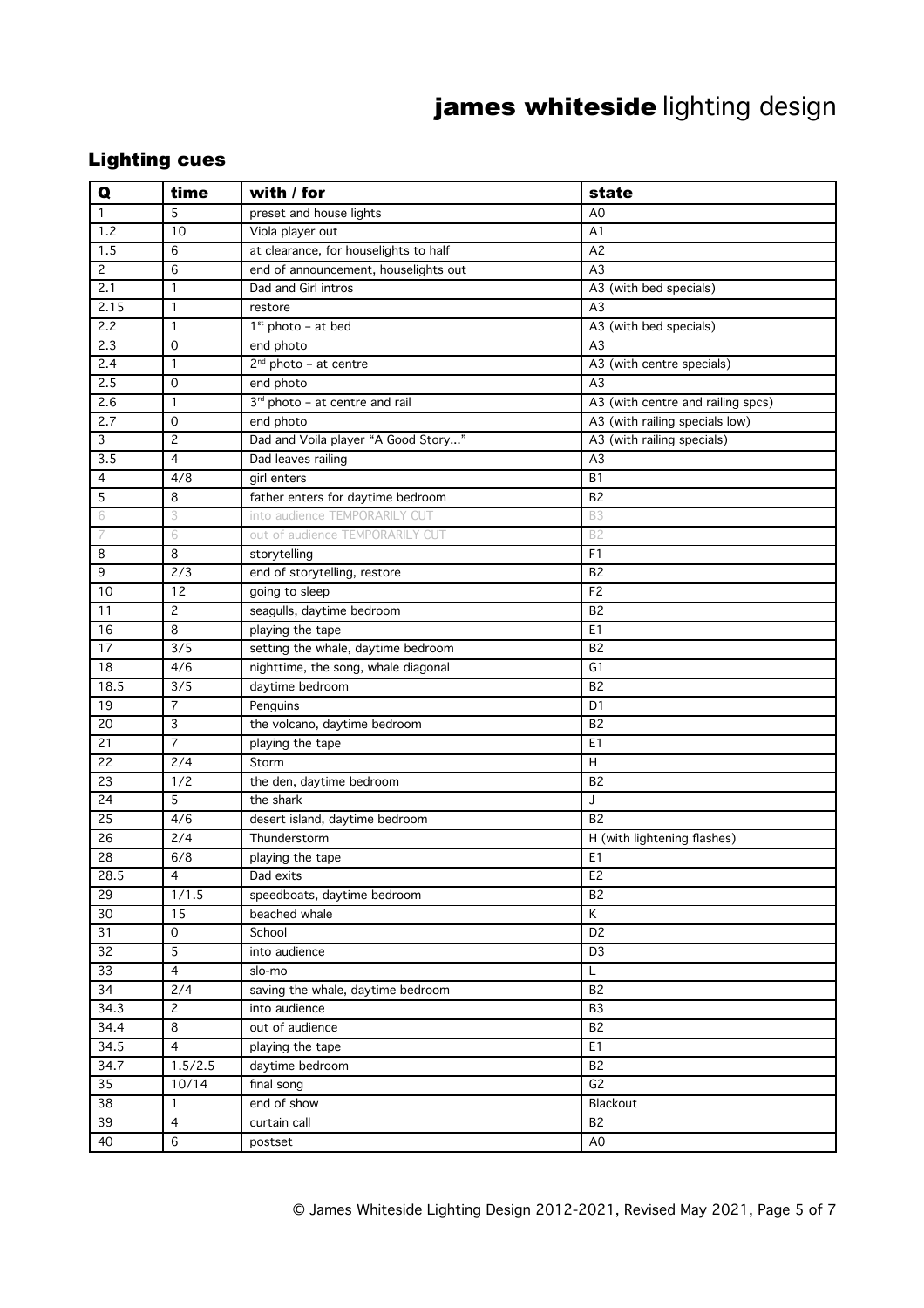### Lantern Descriptions

#### Front Light channels 1-8, Open White

These eight lanterns provide an even front light cover in overlapping areas focused as per the focus note on the plan.

#### Pipe-end Pars channels 11-16, Open White

These pairs of lanterns should provide an even cover across the entire playing area. The onstage unit in each pair focuses straight across stage to the opposite side, the offstage unit is then focused onstage of it.

#### Centre Pars channel 17, Open White

This pair of pars should be focused to midstage centre.

#### Warm Backlight channels 21-22, L205 Half C.T. Orange

Four fresnels to backlight the entire playing area in overlapping areas with each lantern pointing straight down.

#### Green Backlight channels 23-24, L354 Special Steel Blue

Four fresnels to backlight the entire playing area in overlapping areas with each lantern pointing straight down.

#### Dark Blue Backlight channels 25-26, L716 Mikkel Blue

Four fresnels to backlight the entire playing area in overlapping areas with each lantern pointing straight down.

#### Downstage Cold Backlight channels 27-28, L196 True Blue

Two pairs of pars to backlight the entire downstage playing area. The pairs should be crossed to the opposite side of the stage with the onstage unit doing the furthest offstage shot and the onstage unit doing the shot just the other side of centre. The beams should be upstage, downstage.

#### Whale Diagonals channels 29-30, L143 Pale Navy Blue

These two pairs of pars are focused to the whale in each of it's diagonal positions, with channel 29 for the final \ diagonal and channel 30 for the initial / diagonal. In each case the onstage unit should be focused to the opposite downstage end of the diagonal with the offstage unit on the own-side upstage end. Beams should be vertical.

Window Lights channels 31-33, L205 Half C.T, Orange, L196 True Blue, L716 Mikkel Blue Three par cans focused with horizontal beams to backlight the window in the set. The bar on which these are hung should be trimmed as low as possible, often lower than the rest of the rig, to help create a slightly less steep angle.

#### Set Green channels 35-36, L354 Special Steel Blue

Two fresnels focused medium/wide to skim along the front of the upstage set piece, they should be barndoored in to just upstage and just downstage of the set piece as appropriate.

Set Practical channel 37 A practical wall light on the set piece.